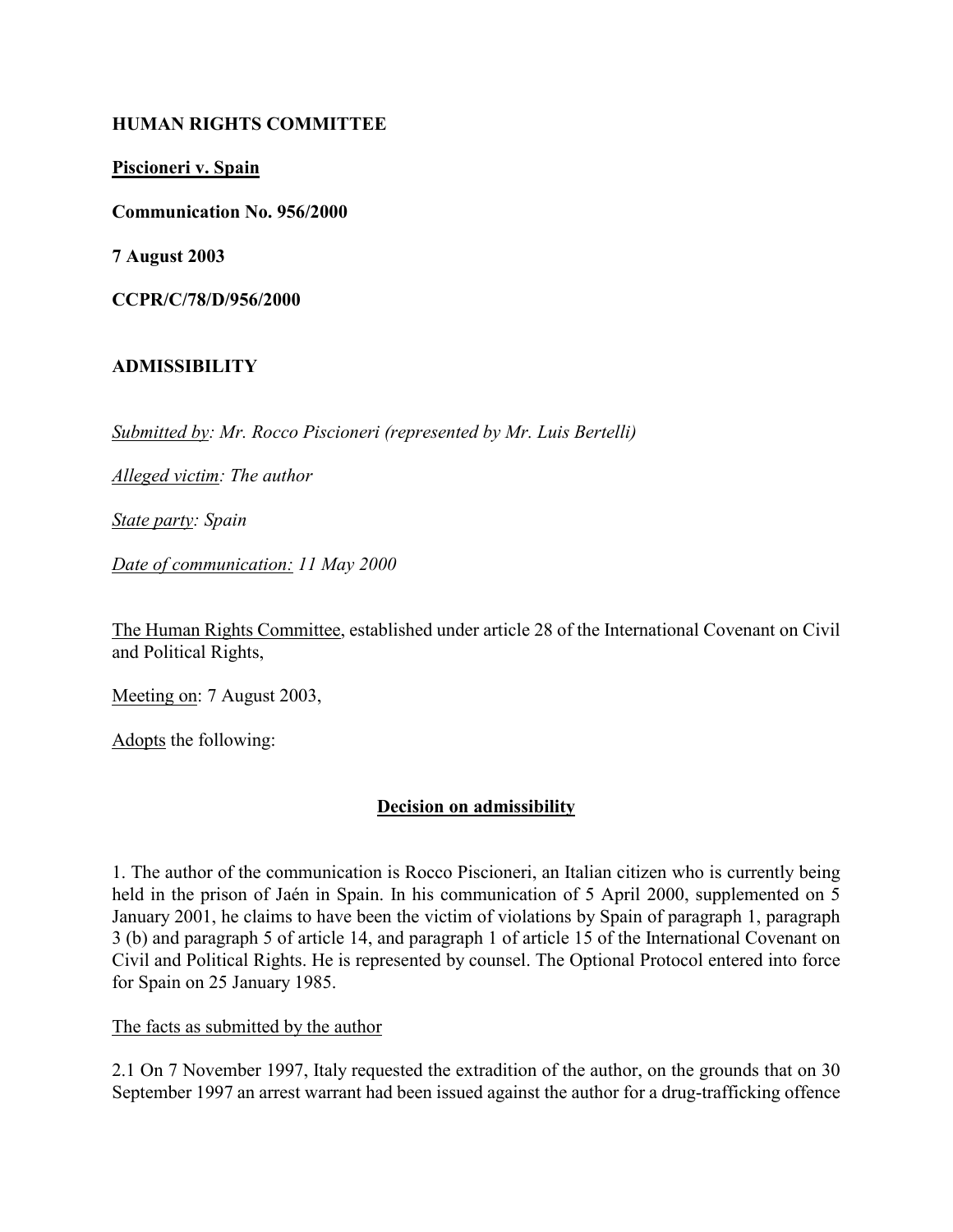following the seizure of 200 kilograms of cocaine in Feletto Canavese, Italy, and 1,385 kilograms of hashish in Barcelona, Spain. Nevertheless, this arrest warrant was annulled on 7 November 1997 by the Civil and Criminal Court of Turin on the ground that a procedural requirement had been infringed.(1) The author was then in Spain.

2.2 On 17 November 1997 the Civil and Criminal Court of Turin, Italy, issued a new arrest warrant in respect of the same events, which, according to the author, had not first been investigated by an Italian court, but had been the subject of preliminary investigation No. 979/97 by Spanish examining court No. 10.

2.3 Since, at all relevant times, the author was on Spanish territory, the Italian authorities requested his extradition again on the basis of the second arrest warrant and, by an order dated 18 May 1998, the National High Court granted extradition in respect of trafficking in cocaine but refused extradition in respect of trafficking in hashish, contending that an investigation had already begun in Spain into the latter offence. Under the order, the transfer of the author to Italy would be suspended until he had served any sentence which might be imposed on him by examining court No. 10 in Barcelona, which was seized of the matter.

2.4 According to the author, the day before the preliminary hearing in the extradition proceedings, (2) he was asked only whether he was aware that a further charge had been laid against him, and consequently he did not have enough time to prepare his defence.

2.5 In opposing the extradition order, the author submitted an application for reconsideration, which was dismissed by the Criminal Division of the National High Court on 23 July 1998. Three of the judges who declared his extradition to be lawful also served in the nine-member Criminal Division of the National High Court which ruled on his application for reconsideration.

2.6 The author challenged the ruling rejecting his application for reconsideration by lodging a writ of amparo with the Constitutional Court, which was dismissed on 4 December 1998.

2.7 On 11 January 1999, the Provincial High Court in Barcelona sentenced the author to a prison term of six years and six months and a fine of 1 billion pesetas for trafficking in hashish. The author applied to the Supreme Court for judicial review of this sentence (casación), and on 9 October 2000, when the Court had not yet ruled on the application, requested the court to suspend the proceedings. (3) On 11 October 2000, the Second Division of the Supreme Court dismissed the author's request.

2.8 After the Supreme Court refused to suspend the application for judicial review, the author instituted amparo proceedings. The Spanish Constitutional Court dismissed the application for amparo on 11 December 2000, and on 8 June 2001 the Supreme Court gave its ruling on the application for judicial review, which it dismissed..

# The complaint

3.1 The author lodged his complaint in two documents nine months apart. In his initial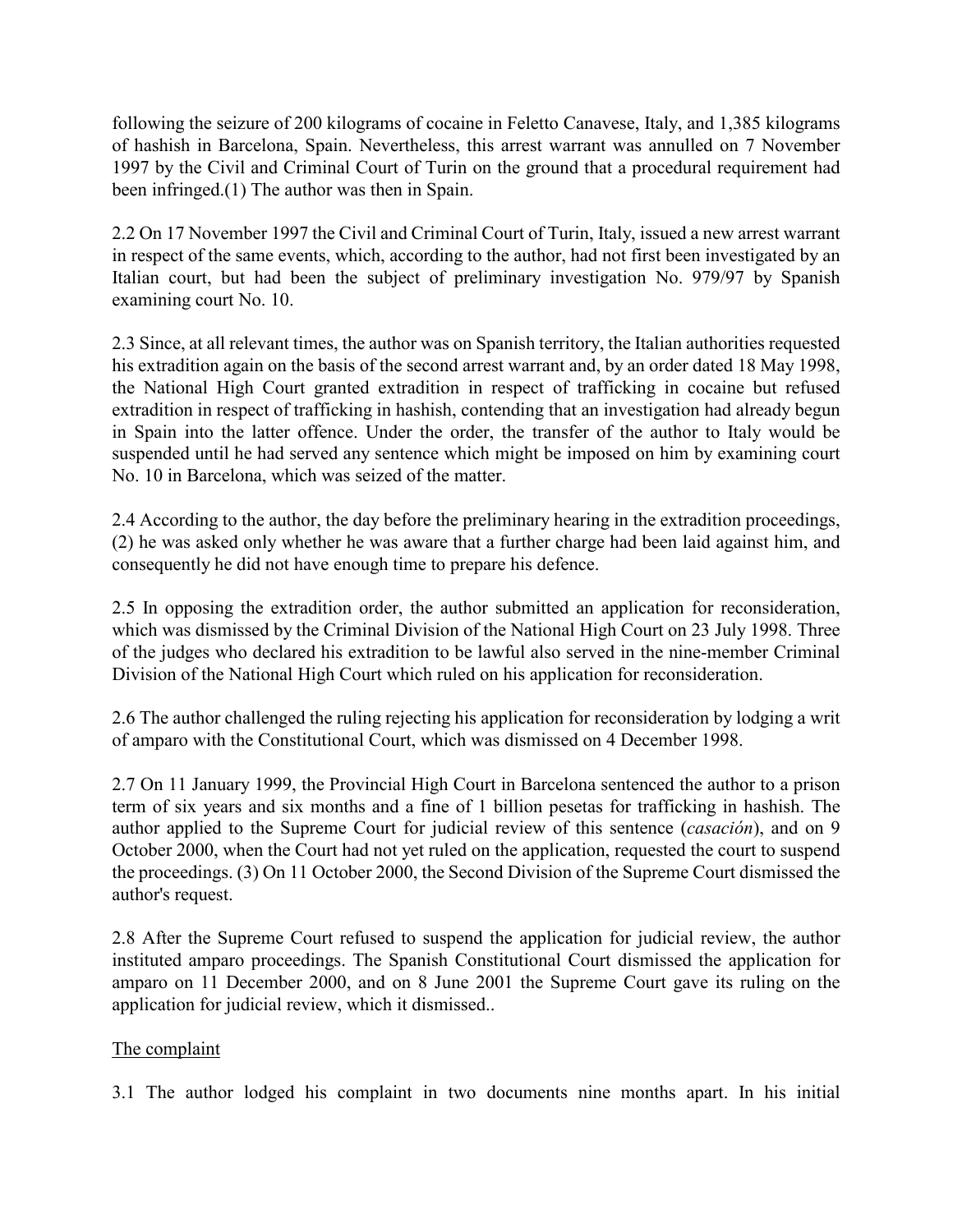communication, dated 5 April 2000, concerning the extradition procedure, the author claims violations of article 14, paragraph 1, and article 13, contending that, if he were extradited to Italy, his case would not be heard in a competent and impartial tribunal, which would try him for trafficking in cocaine. That it was Spain that should hear his case as the country which began the investigation of the acts, and that the charges brought against him in both Italy and Spain were based on the same acts. That the principle of universal jurisdiction should also be invoked, since drug-trafficking is regarded as contrary to the interests of all States.

3.2 The author also claims a violation of article 14, paragraph 1 of the Covenant, contending that Spain had not rejected the extradition request, and that he was denied the right to be charged with a continuing offence, for which the punishment is less severe than for two offences tried separately. The author also alleges that he was denied the right to a fair trial, since the provisions of the Extradition Act, which stipulates that the extradition request must be accompanied by "the judgement or detention order or similar decision", were ignored, and Italy sent only a preventive arrest warrant. He adds that, in breach of the Act, extradition was initiated on the application of the requested country, namely Spain.

3.3 The author claims to have been the victim of a violation of article 14, paragraph 1 of the Covenant, arguing that the same judges who declared his extradition to be lawful formed part of the division of the National High Court which ruled on the application for reconsideration; this could have had the consequence that they exerted a certain influence on their colleagues.

3.4 The author claims to have been the victim of a violation of article 14, paragraph 3 (b) of the Covenant, contending that he was not given time to prepare his defence or properly to present to the competent court the grounds on which he opposed the new extradition request.

3.5 Also with regard to the extradition proceedings, the author claims a violation of article 15, paragraph 1 of the Covenant, arguing that the acts with which he was charged did not constitute an offence when they took place. In his view, by annulling the first arrest warrant, the Turin Civil and Criminal Court considered that the offence for which extradition was being sought did not exist, and the second extradition request was based on the same events, with the irregularity that had caused the first request to be void unrectified. In that regard, the author contends that the Spanish court had noted that any infringements of fundamental rights that originated with the foreign authorities in the original criminal proceedings could be attributable to the Spanish courts which were aware of them yet authorized his transfer. He states that despite the first arrest warrant which was annulled, the Italian court opened further criminal proceedings relating to the same events, without bearing in mind that the case had already been heard, and that Spain did not take this into account.

3.6 In another document, dated 5 January 2001, the author claims further violations relating to the proceedings in Spain. He states that article 14, paragraph 5 of the Covenant was violated because, in its ruling on the application for judicial review, the Supreme Court rejected the submission of preliminary investigation 979/79, which confirmed that a Spanish judge was already investigating the event for which his extradition was being sought. The author alleges another violation of the same article, contending that it was impossible for him to benefit from an effective remedy of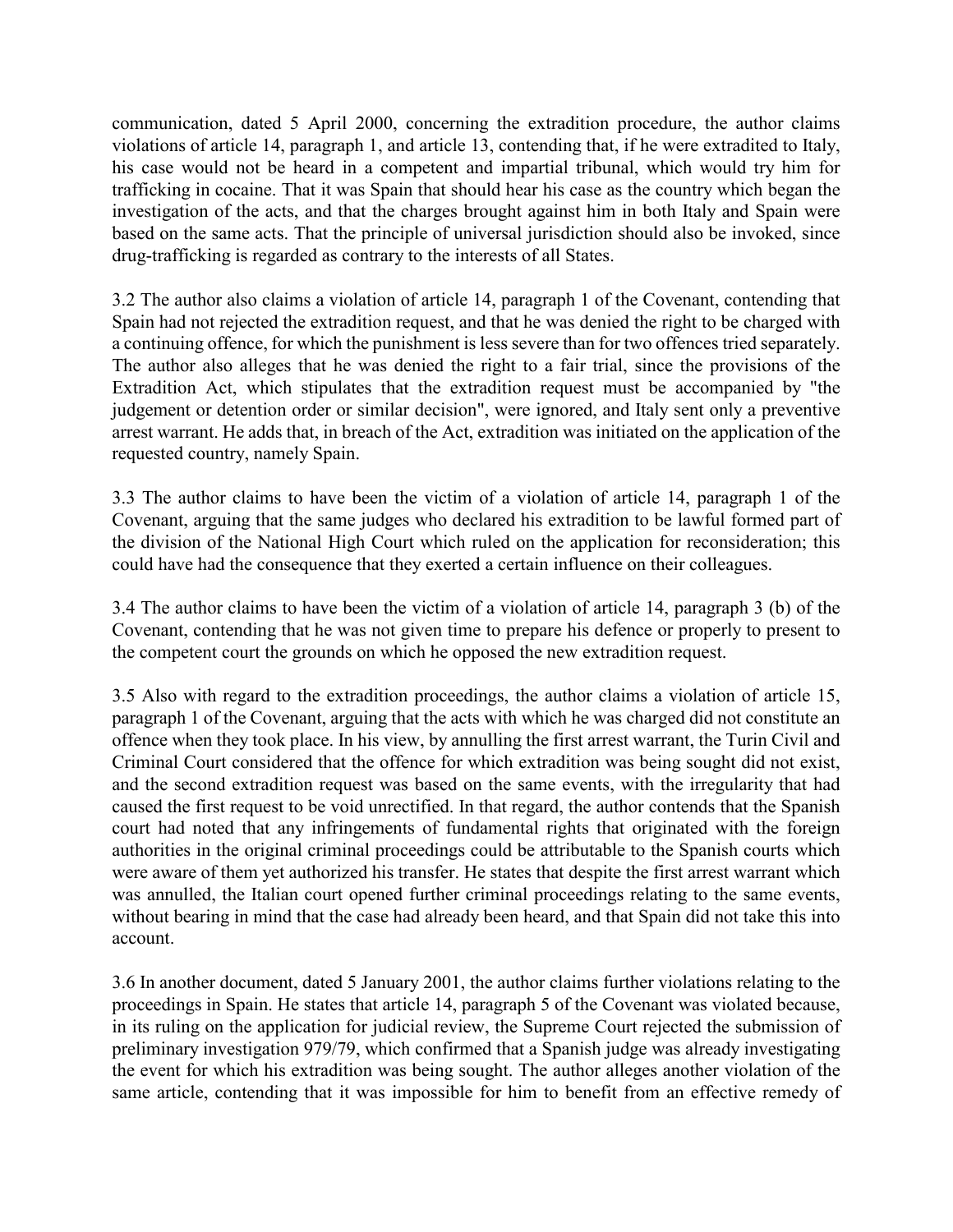judicial review of the facts in respect of the judgement handed down by the Spanish court and the sentence he received for trafficking in hashish. The author maintains that, by refusing to suspend his application for judicial review, the Constitutional Court was violating that same rule on the grounds that, since application for judicial review is not an effective remedy in Spain, his right to a second hearing would thereby be violated.

3.7 With regard to the extradition procedure, the author states that, since his application for amparo had been refused, no second hearing was available to him and the evidence in his favour was therefore not re-evaluated and that that constituted a violation of article 14, paragraph 5 of the Covenant.

## Observations by the State party on the admissibility of the communication

4.1 In its observations dated 18 January 2001, the State party pointed out that the Barcelona Provincial Court had expressly declared that Mr. Rocco Piscioneri is a leader of a criminal organization involved in trafficking drugs and narcotics, and reminded the Committee of the serious nature of this type of activity, as highlighted in the United Nations Convention against Illicit Traffic in Narcotic Drugs and Psychotropic Substances, which was referred to in the extradition proceedings.

4.2 The State party disputes the admissibility of the communication *ratione materiae*, on the grounds that the criminal trial and the extradition proceedings are separate matters. It holds that, where the trafficking in cocaine is concerned, the author cannot be tried in Spain because no criminal charges have been brought against him in any Spanish court. It notes that, under the Constitutional Court's decision, the purpose of extradition carried out at the request of another State is not to punish certain behaviour, but only to make criminal proceedings possible in the other State.

4.3 In relation to the violation of article 15, paragraph 1 of the Covenant alleged by the author, the State party points out that in its order of 18 May 1998 the National High Court confined itself to declaring that the extradition of the author to Italy on some charges was lawful, while refusing it on others; and that the court had not convicted or sentenced Mr. Rocco Piscioneri. The author's claim that the arrest warrant issued by the Turin Civil and Criminal Court, which underpinned the extradition ruling, was void, should, in the view of the State party, be challenged at the appropriate time before the Italian courts, since the Spanish National High Court does not have the authority to hear the case by applying the procedural legislation of another sovereign State, such as Italy, so that the author's assertions on this matter were similarly incompatible with the Covenant ratione materiae.

4.4 In relation to the claimed violation of article 14, paragraph 3 (b) of the Covenant, the State party states that this matter was not complained of either in the application for reconsideration or in the amparo application, so that, as the complaint had not been lodged at the domestic level, in accordance with article 5, paragraph 2 (b) of the Optional Protocol, it should be declared inadmissible.

4.5 In relation to the author's claim that article 14, paragraph 1 of the Covenant was violated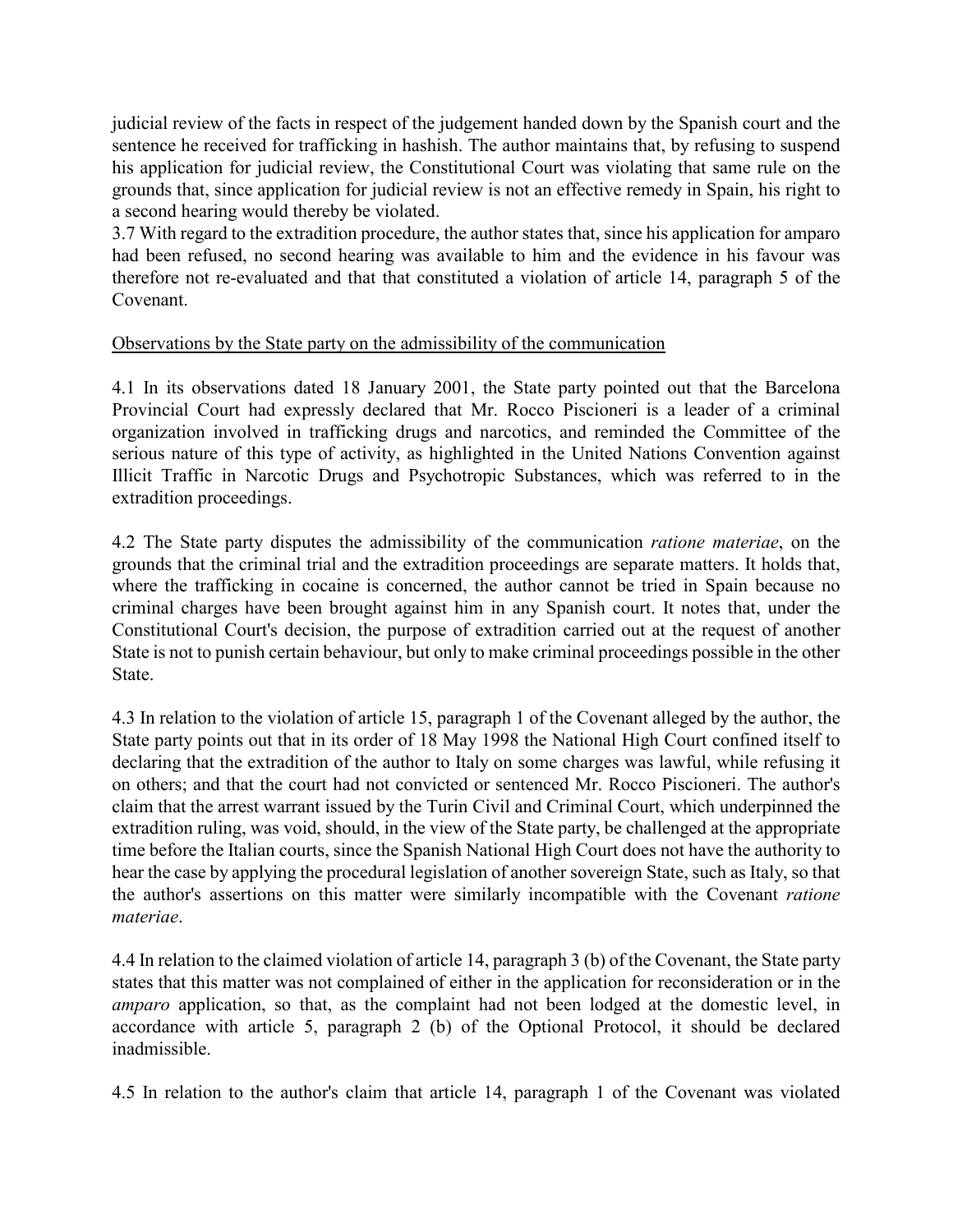because the judges who declared his extradition lawful were the same as those who ruled on his application for reconsideration, the State party argues similarly that the author did not raise this allegation at the domestic level; and that his *amparo* application contains no mention of this violation.

4.6 The State party adds that the case of Mr. Rocco Piscioneri cannot be regarded as a violation of article 13 of the Covenant since it held extradition proceedings in which a decision was adopted in accordance with the law, and in which the complainant made as many submissions as he deemed appropriate and sought all possible remedies.

4.7 In relation to the alleged violation of article 14, paragraph 5 of the Covenant, the State party holds that the complaint is inadmissible, on the grounds that, first, the judicial review proceedings had not been completed when the complainant made an amparo application to the Constitutional Court, and that only by considering the totality of the proceedings and the final ruling would it be possible to gauge whether the guarantees for the defence had actually been impaired in the complainant's case. The State party adds that the Committee should examine specific violations of current relevance rather than reviewing legislation in the abstract.

4.8 In relation to the author's claim that he was not allowed to present an item of documentary evidence - a copy of the preliminary investigation 979/97 - the State party emphasizes that the complaint is premature, since the Constitutional Court did not refuse the application, but, in view of the stage reached in the proceedings - with only the hearing and the judgement remaining - pointed out that it would be necessary to wait for the hearing itself, at which time it would be possible to lodge such applications as the author deemed appropriate; that meanwhile, no real and actual violation of the author's rights has taken place, and that, as the Constitutional Court stated, the author's complaint deals with a merely hypothetical, potential or possible violation.

# Comments by the author on the observations by the State concerning the admissibility of the communication

5. In his comments dated 8 June 2001 and 16 August 2001, the author replies to the observations by the State party on admissibility and states that, in accordance with the Committee's case law in the Gómez Vásquez case, it is not necessary to wait for proceedings under way to be resolved if all the indications are that the outcome will be identical to that of the previous cases heard by the same courts, and that in this specific case, Mr. Piscioneri complained to the Spanish Supreme Court that his application for judicial review would not constitute an effective remedy, and that the reason why he had lodged a writ of *amparo* with the Constitutional Court was that his request for the suspension of the proceedings had been refused.

## Issues and proceedings before the Committee

6.1 Before considering any claim contained in a communication, the Human Rights Committee must, in accordance with rule 87 of its rules of procedure, decide whether or not the communication is admissible under the Optional Protocol to the Covenant.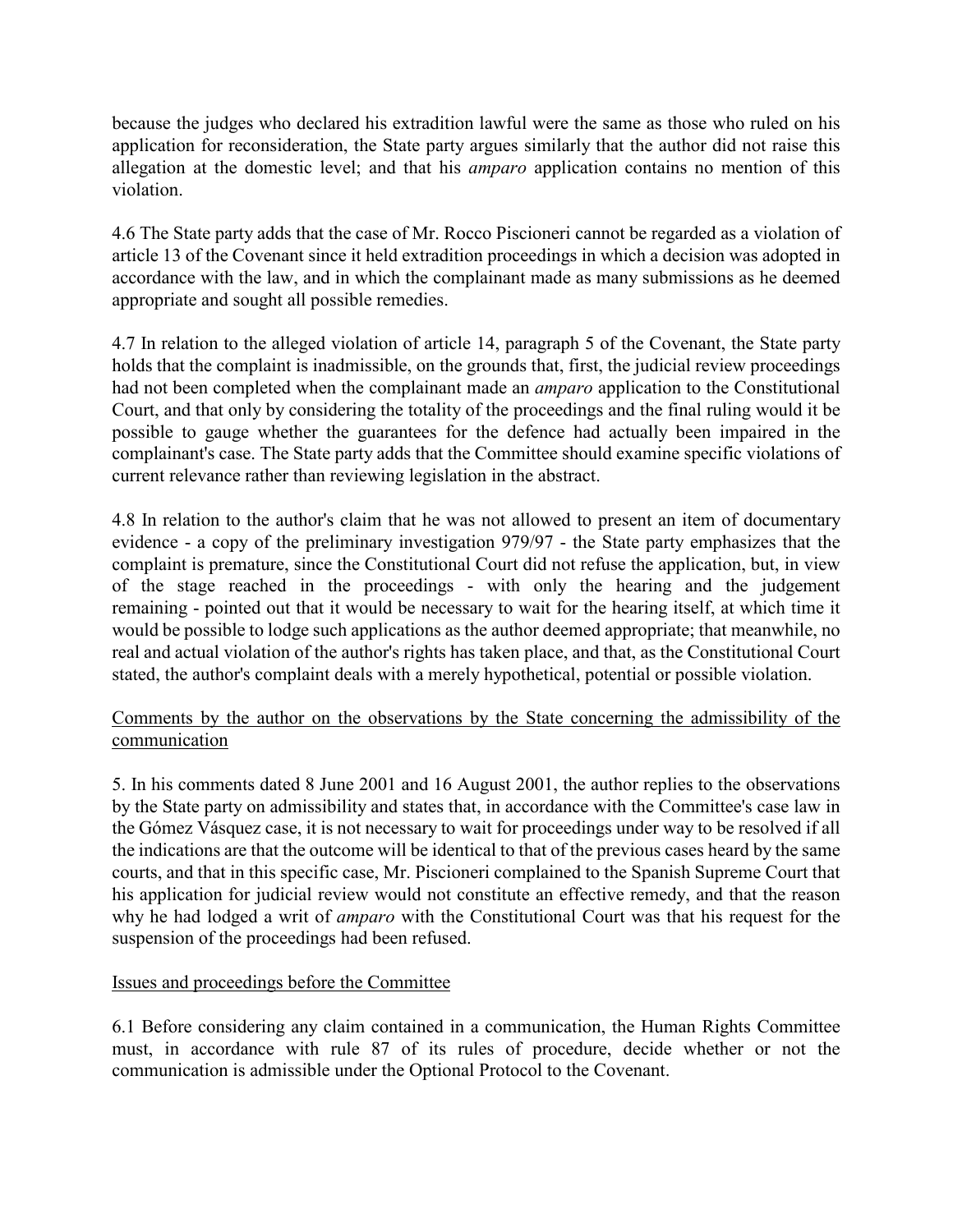6.2 As required under article 5, paragraph 2 (a) of the Optional Protocol, the Committee has ascertained that the same matter is not being examined under another procedure of international investigation or settlement.

6.3 The Committee observes that the author's allegations in relation to article 14, paragraph 1 refer principally to the criminal proceedings to which he might be liable on charges of trafficking in cocaine; thus he contends that he should be tried in Spain, since he would then benefit from the procedure for continuing offences. The Committee points out that such criminal proceedings are for the moment of a hypothetical or potential nature, and consequently cannot form part of the claimed violations of the articles of the Covenant. The Committee therefore considers that the author's complaint is not within the scope of paragraph 1 of article 14 of the Covenant, and thus declares this part of the communication inadmissible ratione materiae under article 3 of the Optional Protocol.

6.4 In relation to the extradition proceedings conducted in Spain, the author claims that he was denied the right to a fair trial since the extradition proceedings were instituted at the request of the requested State, i.e., Spain, and since the extradition request was accompanied only by a preventive arrest warrant. In this regard, the Committee notes that the author's complaint has no relation to the right protected in article 14 of the Covenant, and thus it is inadmissible ratione materiae under article 3 of the Optional Protocol.

6.5 In relation to the author's claims that article 14, paragraph 1 of the Covenant was violated, because the judges who considered his extradition at first instance formed part of the court which ruled on the application for reconsideration, and in relation to the violation of article 14, paragraph 3 (b), in that he did not have enough time to prepare his defence, the State party points out that these complaints were not raised during the appeals initiated by the author. On the basis of the material available to it, the Committee notes that the author did not complain about the violations at the domestic level, and that, while complainants are not obliged to cite specific provisions of the Covenants which they claim to have been violated, they must mention in substantive terms, in domestic courts, the grounds which they later present to the Committee. Since he failed to lodge these complaints even in domestic courts, this part of the communication is inadmissible under article 5, paragraph 2 (b) of the Optional Protocol.

6.6 In his complaint relating to article 15, paragraph 1 of the Covenant, the author seeks to base his claims on the fact that the first arrest warrant against him issued by the Italian court was annulled, while the second, on the basis of which extradition was granted, referred to the same events without the original irregularity having been rectified. In this regard, the Committee considers that the author's complaint has no relation with the right guaranteed in paragraph 1 of article 15 of the Covenant. Consequently, this part of the complaint must be declared inadmissible ratione materiae under article 3 of the Optional Protocol.

6.7 In relation to the author's complaint concerning article 14, paragraph 5, although in his document dated 8 June 2001 the author states that his application for reconsideration of the judgement (*casación*) against him for trafficking in hashish was dismissed, the Committee notes that both in the supplement to his initial communication and in his comments on the observations